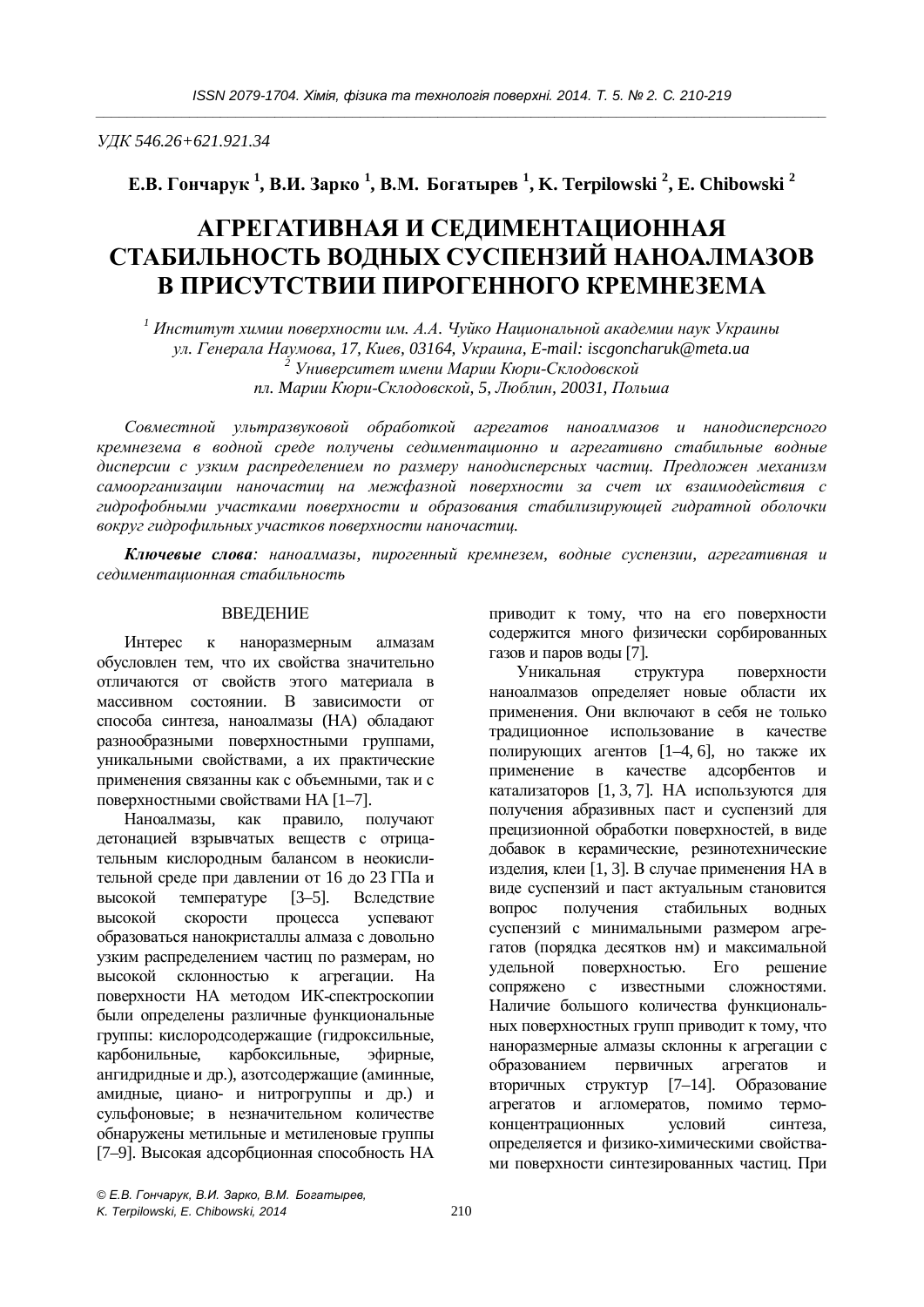этом, в зависимости от природы функционального покрова, существенно изменяются коллоилные свойства НА в волной среде. Частицы НА агрегируют в сухих порошках и суспензиях, образуя прочные агрегаты (до 1–5 мкм) и менее прочные (до 200 мкм) агломераты. После химической очистки НА вследствие агломерации образуются частицы размером до нескольких микрометров [7]. Они могут разрушаться VЛЬТРАЗВУКОМ (НАПРИМЕР, в дистиллированной воде). В суспензиях НА могут образовываться сети, волокна, нити, цепи [7].

Алмазный порошок, спекаемый при высоких давлениях и температурах известен как поликристаллический алмаз или компактный поликристаллический алмаз (например, торговые марки Compax, Stratapax и Syndite) [15, 16]. Алмазы, полученные в Институте сверхтвердых материалов им. В.Н. Бакуля НАН Украины, относятся к компактным поликристаллическим алмазам детонационного синтеза, имеют гидрофильную поверхность с большим количеством кислородсодержащих групп и высокие значения удельной поверхности [3, 17]. Исходя из таких характеристик, их можно считать ПОДХОДЯЩИМИ ДЛЯ ПОЛУЧЕНИЯ ВОДНЫХ суспензий. Учитывая склонность наночастиц алмаза к агрегации, возникает необходимость в дополнительной их стабилизации. Распространенный метод стабилизации адсорбция ПАВ или полимеров на поверхности твердых частиц – представляет собой стерическую стабилизацию, которая не обеспечивает некоторых важных свойств наноалмазов в суспензиях (например, абразивных). Как альтернативу классическим ПАВ можно использовать твердые частицы, которые могут исполнять роль твердых ПАВ, создавая структурно-механический барьер. препятствующий агрегации частиц [18]. Такие свойства твердого ПАВ имеет пирогенный кремнезем, что обусловливает его использование для стабилизации эмульсий [19].

Задачей данного исследования было найти пути управления седиментационной и агрегативной стабильностью частиц наноалмаза с помошью регулирования структурномеханического фактора стабильности при добавлении наночастиц кремнезема в водную суспензию наноалмазов.

## ЭКСПЕРИМЕНТАЛЬНАЯ ЧАСТЬ

Лля исслелования были выбраны наноалмазы. полученные детонационным синтезом с последующим компактированием при высоком давлении, изготовленные фирмой «Алит» (Киев, Украина). Химический состав композитов относительно сложен, так как включает значительное количество гетероатомов (O, P, S, Cl, Pd, Na и Cu). Вклад углерода существенно превышает остальные элементы [7–11, 17]. Первичные нанокристаллиты алмаза (около 6 нм) образуют микрочастицы (композиты) с пористой структурой. Средний размер этих микрочастиц близок к 4 мкм. Величина удельной поверхности, определенная по методу БЭТ, составляет 216  $\overline{M}^2/\Gamma$  [17]. Для приготовления смешанных волных суспензий и стабилизации алмазных наночастии в волной среде использовали пирогенный кремнезем марки А-300 (размер первичных частиц около 10 нм, величина удельной поверхности 302 м<sup>2</sup>/г [20].

Исследование распределения частиц по размерам проводили с использованием прибора Zetasizer NS (Malvern Instruments, Великобритания), работа которого базируется на лазерной корреляционной спектроскопии (JIKC,  $\lambda = 633$  HM,  $\theta = 90^\circ$ ). В этом случае под термином «частица» подразумевается частица с гилролинамической точки зрения. Общепринятой терминологией для методов, основанных на светорассеянии, является описание гидродинамического диаметра частиц, которые могут представлять собой как первичные частицы, так и их агрегаты и агломераты [21–22].

Седиментационную и агрегативную стабильность водных дисперсий исследовали с помощью прибора Turbiscan Lab Expert, который работает на основе электролюминесцентного диода  $(\lambda = 880 \text{ }\text{HM})$  и двух синхронных детекторов, фиксирующих прохождение света под углом 0 $\degree$  (transmission) и рассеяние света под углом 135<sup>°</sup> (backscattering). Принцип и методика работы на таком приборе изложены в работах [23–24]. Измерения стабильности суспензий наноалмазов с пирогенным кремнеземом и без него проводились с использованием Turbiscan Lab Expert с молулем охлаждения TLAB Cooler. Этот аппарат имеет электро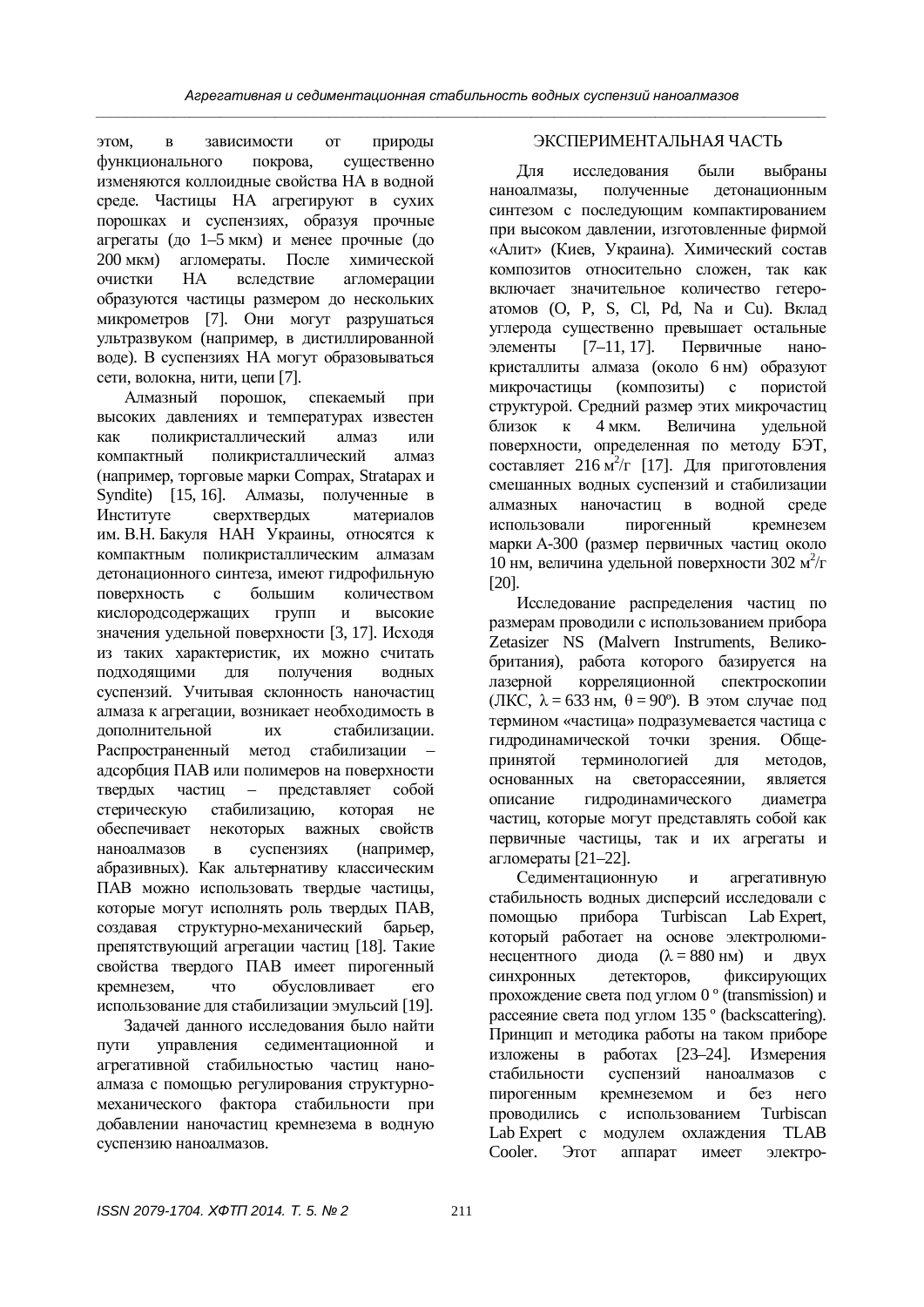люминесцентный лиол, который излучает коллимированный луч света  $(\lambda = 880 \text{ }\mathrm{HM})$ , проходящий через суспензию. Устройство имеет два синхронизированных детектора. Детектор пропускания записывает свет, проходящий через зонд под углом 0° к направлению падающего света. Второй детектор обратного рассеяния регистрирует свет, рассеянный под углом 135°. Полученные данные хранятся и преобразуются с помощью компьютерной программы. Результаты представлены в виде кривых, которые показывают интенсивности пропускания и рассеяния как функцию времени.

Теплоты смачивания водой и деканом были исследованы с помощью дифференциального калориметра ДАК-1, типа калориметра Кальве [25]. Образцы для исследований готовили методом вакуумирования и одновременного прогревания в специальных стеклянных ампулах при 200 °С в течение двух часов для удаления физически сорбированной воды, после чего ампулы запаивали и помещали в ячейки калориметра с водой или деканом. Масса образца в ампуле составляла 0.1–0.15 г, жидкость для смачивания (вода или декан) образца в ячейке брали в количестве 3 мл. Для каждого образца проводили по 2–3 параллельных измерения, по которым рассчитывали средние значения теплот смачивания водой или деканом. Ошибка измерения не превышала 5 %.

Водные суспензии получали совместной ультразвуковой (УЗ) обработкой агрегатов НА и нанодисперсного кремнезема в течение 3 мин с использованием ультразвукового диспергатора УЗДН-А (Сумы, Украина).

### РЕЗУЛЬТАТЫ И ИХ ОБСУЖДЕНИЕ

Поскольку наноалмазы формируют плотные агрегаты [7–14], для получения стабильных суспензий такие агрегаты нужно диспергировать до наночастиц. При этом повышается седиментационная стабильность суспензий и увеличивается доступная поверхность наноалмазов.

Известно, что для диспергирования агрегатов твердых частиц широко применяется ультразвук. УЗ диспергирование происходит за счет кавитации и взаимного трения быстро движущихся и соударяющихся частиц в две сталии [26, 27]. На первой сталии. протекающей в течение нескольких десятков

секунд, измельчение происходит благодаря наличию в исходных агрегатах и агломератах большого количества пустот и поэтому трение частиц о жидкость и их взаимные соударения играют определяющую роль. На второй стадии измельчение происходит за счет кавитационных ударных волн, формирующих в агрегатах и агломератах новые микротрещины.

В общем случае, процесс УЗ обработки волных суспензий сопровожлается не только разрушением исходных агрегатов, но и одновременным образованием новых агрегатов, что приводит к равновесному распределению частиц по размерам, характерному для данных условий обработки; после прекращения действия ультразвука такое равновесие может смещаться в сторону образования агрегатов.

При УЗ диспергировании водных суспензий индивидуального кремнезема даже при небольшом времени обработки (3 мин) эффективный диаметр частиц в суспензии уменьшается в несколько раз. В такой суспензии большая часть частиц имеет диаметр 50–70 нм, однако присутствуют и агрегаты размером более  $200$  нм (рис. 1).

Водные суспензии индивидуальных НА, полученные как путем УЗ диспергирования, так и без него, не содержат отдельных наноразмерных частиц в суспензиях (рис. 2). Исходный средний размер агрегатов НА, определенный в работе [17], равнялся 3.94 мкм. С помощью УЗ обработки удается диспергировать первичные агрегаты НА до частиц с эффективным диаметром 0.45 мкм (рис. 2, 3), однако после прекращения действия ультразвука их размер быстро увеличивается вследствие агрегации, достигая через 24 часа  $2.5$  мкм (рис. 2, 3). Соответственно, такие агрегаты седиментационно нестабильны, а их суспензия быстро расслаивается.

На рис. 4 приведены данные по пропусканию и рассеянию света, полученные по всей высоте образца суспензии через равные промежутки времени, для обработанной ультразвуком 1 % суспензии НА (рис. 4 *а*) и 5 % суспензии пирогенного кремнезема (рис. 4 *б*). Эти параметры зависят в первую очерель от размера тверлых частиц и их концентрации в суспензии. Видно, что пропускание для 1 % суспензии НА составляет около 0.5 %, что значительно ниже, чем для 5 % пирогенного кремнезема (около 60 %).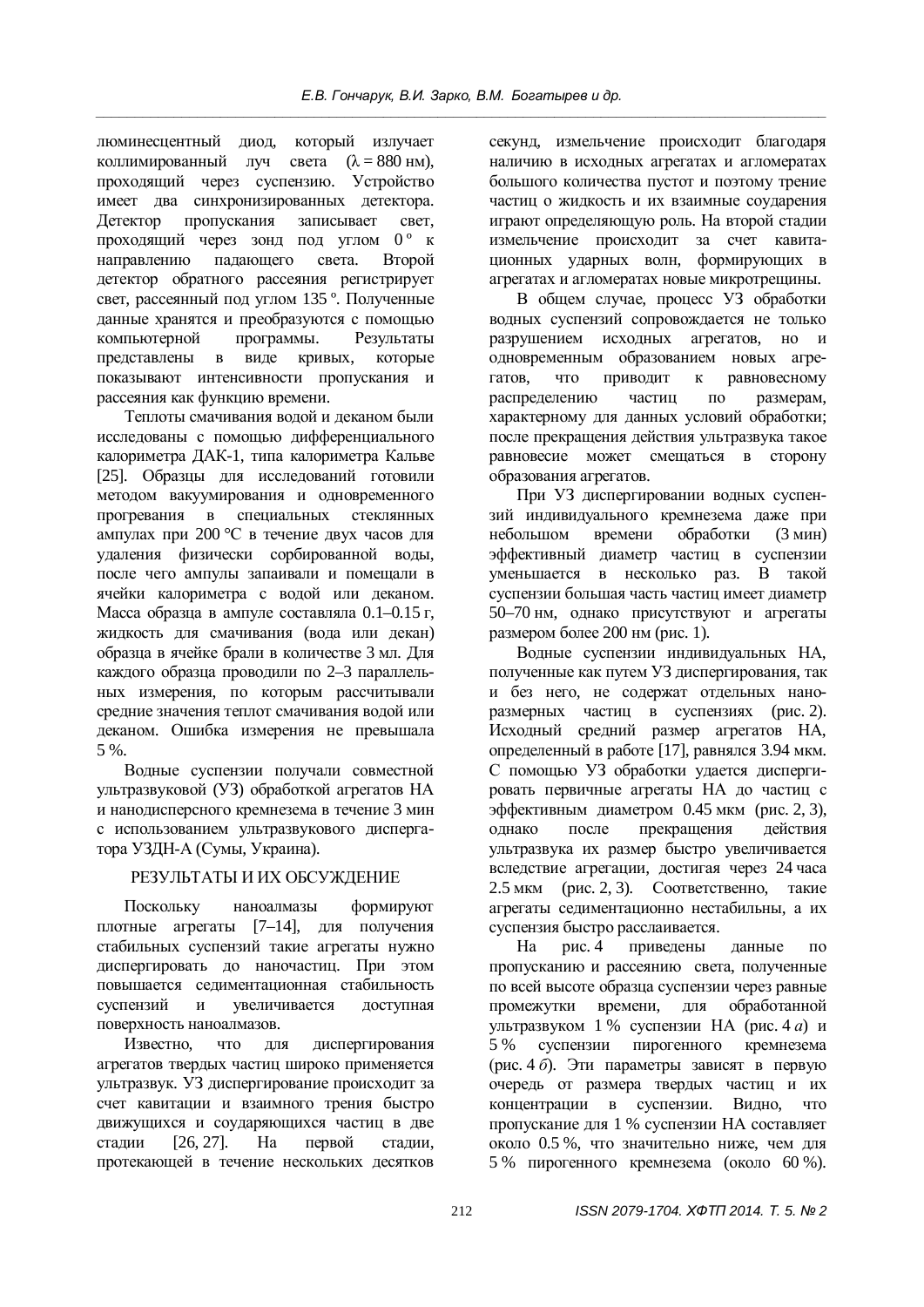Рассеяние для этих образцов составляет около 20 %, а интенсивность рассеяния света значительно изменяется во времени по всей высоте образца уже в течение 30 мин после приготовления, что отвечает существенному расслоению суспензии.



Рис. 1. Распределение частиц по размерам для 0.6 % водной суспензии пирогенного кремнезема А-300 по количеству частиц N (*a*) и их относительному объему в суспензии V (б)

Изменение пропускания и рассеяния света происходит за счет изменения гидродинамического диаметра (размера) частиц в суспензии и их седиментации, при этом ряд измерений этих параметров, проведенных через равные промежутки времени, позволяет оценить скорость агрегации и седиментации. В то время как кремнеземы демонстрируют высокую стабильность для водных суспензий от 1 до 5 % включительно (рис. 4 *б*), суспензии наноалмазов даже при концентрации 1 % как седиментационно, так и агрегативно нестабильны (рис. 4 *a*).



Рис. 2. Распределение частиц по размерам для 1 % волной суспензии наноалмазов по количеству частин N  $(a)$  и их относительному объему в суспензии V (б)



Рис. 3. Зависимость среднего диаметра частиц (D) в 1 % водной суспензии НА от времени, прошедшего после УЗ обработки суспензии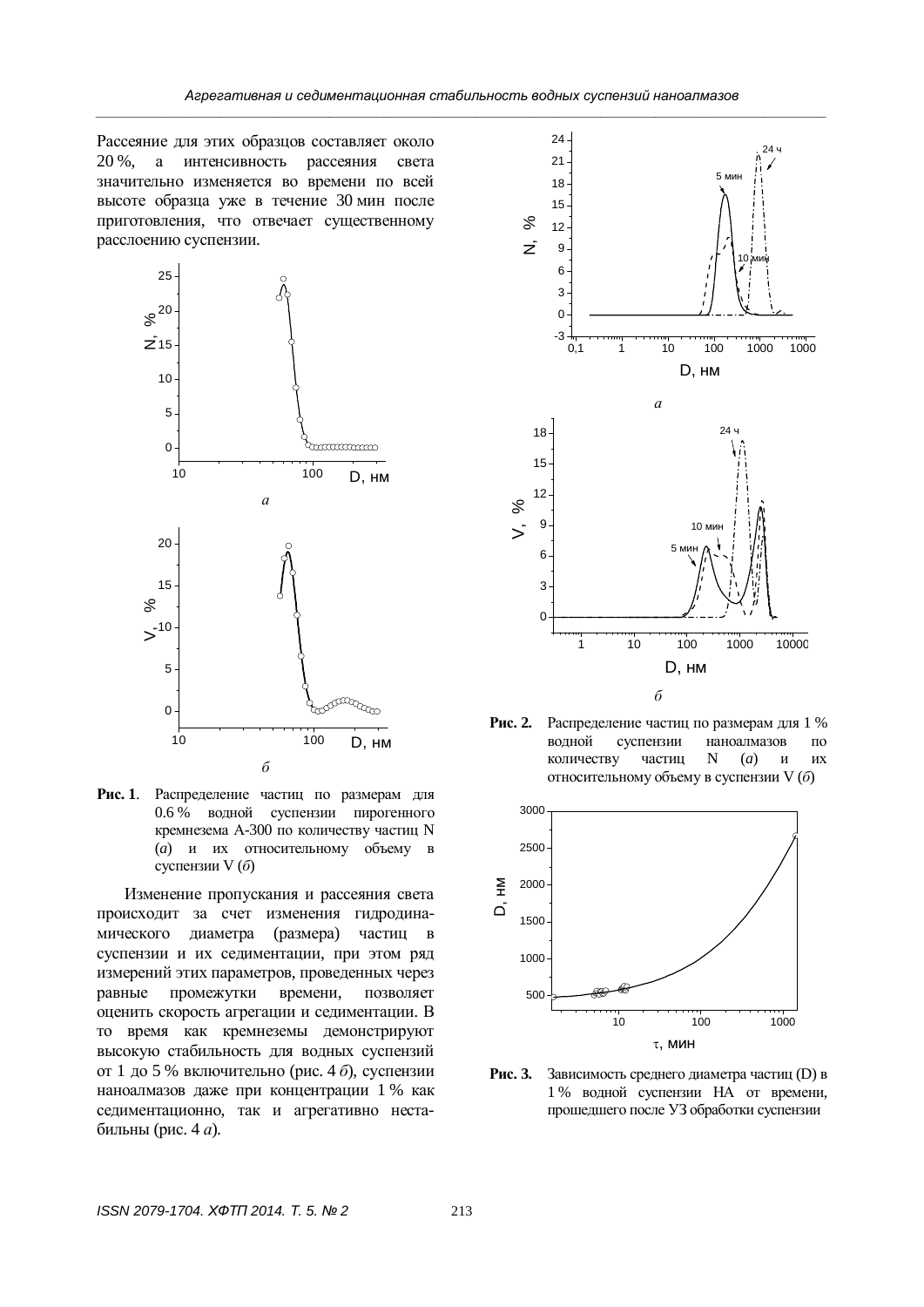



Сравнение данных, приведенных на рис. 1 и 4 *б*, показывает, что в случае пирогенного кремнезема использование ультразвука приводит к значительному разрушению агрегатов и позволяет получить водные суспензии с размером частиц, отвечающим первичным частицам SiO<sub>2</sub> или его агрегатам небольших  $pa$ змеров (рис. 1). В то же время для водных суспензий наноалмазов УЗ диспергирование не приводит к такому результату: наблюдаемые размеры агрегатов НА в водной суспензии после такой обработки остаются около 2 мкм  $(mac, 2, 3)$ , а сама суспензия остается селиментационно нестабильной (рис. 4 *а*).

Причиной такого поведения суспензий НА могут быть трудности их диспергирования в водной среде вследствие высокой плотности исходных агрегатов, а также вторичное образование агрегатов вследствие неоднородностей природы и концентрации активных центров на поверхности наноалмазов – наряду с участками с полярными группами на ней

имеются участки с неполярными группами [12, 13]. Взаимодействие частиц НА по этим үчасткам может приводить к образованию относительно прочных и устойчивых агрегатов [12].

Агрегативное поведение наноалмазов определяется преимущественно сочетанием на поверхности частиц полярных и неполярных участков (наличием гидрофобно-гидрофильной мозаичности поверхности частиц), формируемым в процессе их синтеза. Поверхность частиц НА, наряду с преобладающими полярными группами [7–11, 17], содержит также и неполярные углеводородные радикалы, такие как метильные, метиленовые группы, фрагменты углеводородных радикалов. И хотя их содержание невелико, взаимодействие частин может осуществляться по этим үчасткам, имеющим наиболее высокое межфазное натяжение [12, 28]. Рост и структура образующихся агрегатов зависят от баланса между гидрофобными (неполярними) и гидрофильными (полярными) участками поверхности, которые влияют на формирование сольватной оболочки и электростатической составляющей расклинивающего давления [28, 29]. По мере увеличения числа частиц в суспензии возрастает число контактов в единице объема и между образующимися первичными агрегатами могут возникать связи, приводящие к образованию более рыхлых вторичных агрегатов и последующей потере седиментационной устойчивости.

Совместное УЗ диспергирование наноалмазов и пирогенного кремнезема в водной среде приводит к значительному снижению среднего размера частиц в дисперсии по сравнению с дисперсиями исходного НА (рис. 5). В смешанных суспензиях наноалмазов и пирогенного кремнезема он составляет  $20-60$  HM (DHC,  $5a$ ) B зависимости от концентрации кремнезема, что значительно меньше, чем в индивидуальных суспензиях НА; при этом присутствуют и агрегаты размером до 1 мкм (рис. 5  $\delta$ ). По изменению во времени величин пропускания и рассеяния света под углом 135°, полученных по всей  $B<sub>BiC</sub>$ оте образца (рис. 6 и 7), можно охарактеризовать селиментационную и агрегативную стабильность суспензий. При низких концентрациях кремнезема (1 мас. %) наблюдается седиментационное расслоение смешанных суспензий НА и пирогенного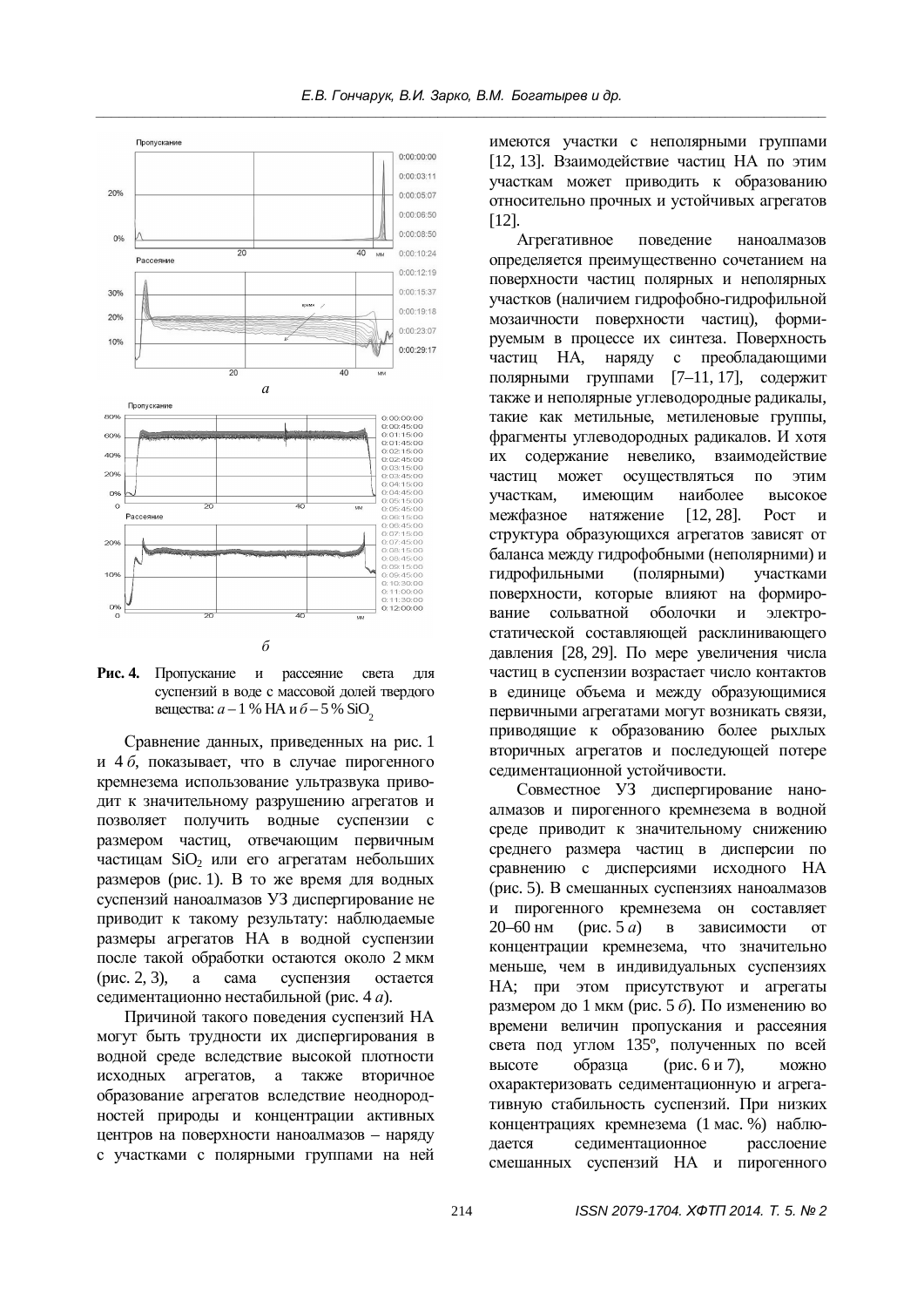кремнезема (рис. 6  $a, 6$ ) и некоторое увеличение размеров частиц, связанное с агрегативной нестабильностью (рис. 6 *a*). Однако повышение концентрации кремнезема до 3 % позволяет получить как агрегативно, так и седиментационно стабильные суспензии  $(pnc. 7 a)$ , что наблюдается и при более высоких концентрациях кремнезема (рис. 7 *б*).



Рис. 5. Распределение частиц по размеру по количеству частиц N (*a*) и их относительному обьему V (б) для 1 мас. % дисперсий наноалмазов с концентрацией кремнезема:  $1 - 1$ ,  $2 - 3$ ,  $3 - 5$  мас. %

Совместное диспергирование агрегатов наноалмазов с агрегатами пирогенного кремнезема в водной среде приводит к лучшему диспергированию вследствие большой плотности частиц наноалмазов и снижению вторичной агрегации вследствие образования структурно-механического барьера из частиц кремнезема. В процессе УЗ обработки происходят два параллельных процесса: с одной стороны, агрегаты под действием үльтразвука двигаются в слое воды и сталкиваются между собой с большой энергией

(генерируемой ультразвуком), что приводит к их разрушению; с другой стороны, столкновения с меньшей энергией могут приводить к повторной агрегации. Поэтому результат УЗ обработки будет зависеть от концентрации твердой фазы (частота столкновений), массы частиц (энергия столкновений) и склонности к повторной агрегации. При наличии в системе двух твердых фаз с разной природой, они будут взаимодействовать не только между собой, но и друг с другом, от чего будет зависеть конечный размер агрегатов в суспензии после УЗ обработки.



Рис. 6. Пропускание и рассеяние света для 1 мас. % дисперсий наноалмазов с концентрацией кремнезема 1 мас. % (а) и фото обработанных УЗ дисперсий с концентрацией кремнезема 5, 3 и 1 мас. % (б)

Для понимания механизма получения стабильных водных суспензий необходимо учитывать комплексное влияние факторов, влияющих на их стабильность. В данной системе определяющими стабильность факторами будут электростатический (заряд поверхности и формирование двойного электрического слоя в конкретной

*ISSN 2079-1704. ɏɎɌɉ 2014. Ɍ. 5. ʋ 2* 215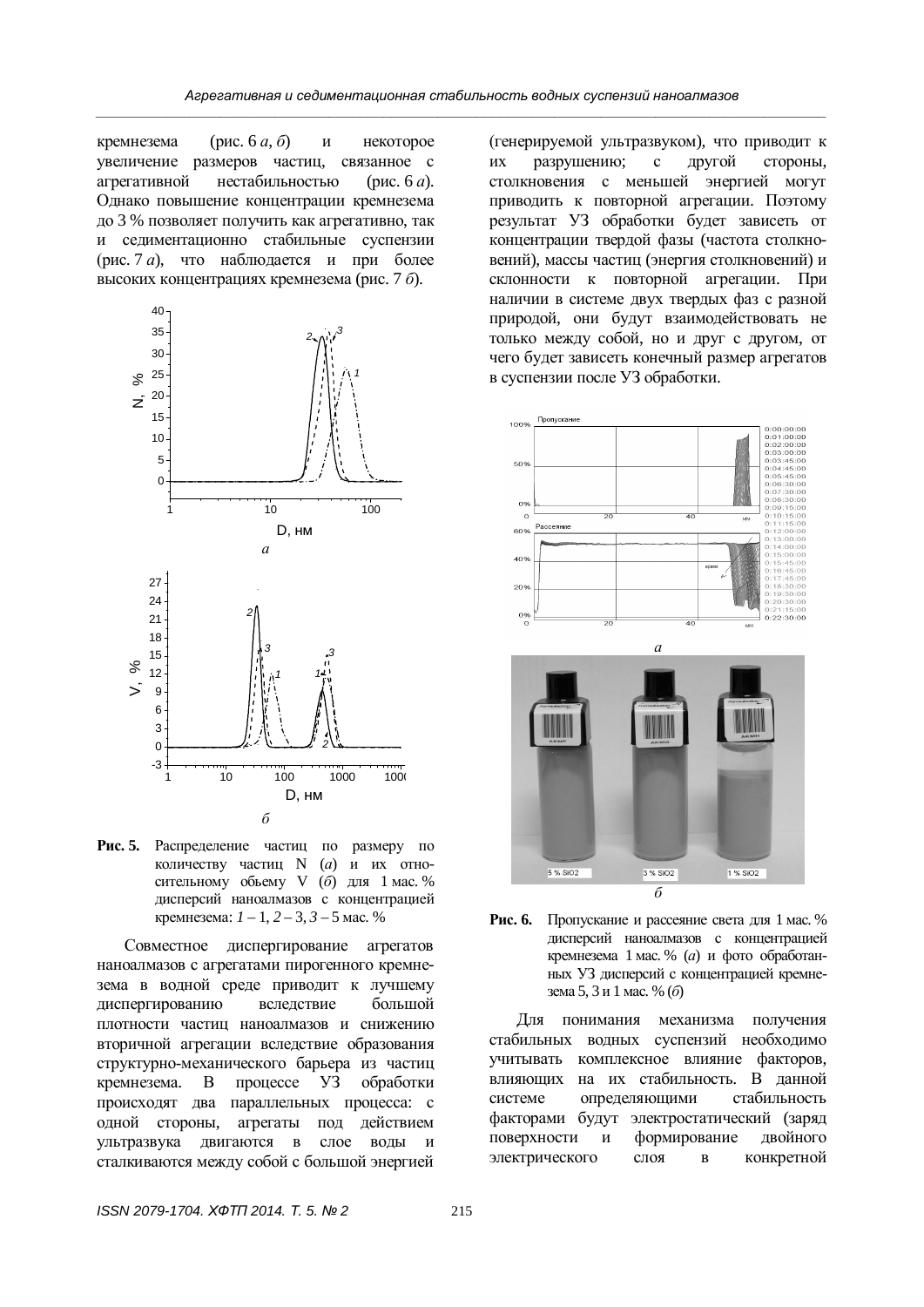дисперсионной среде) и гидратный (определяется формированием водной оболочки вокруг лисперсных частиц и играет существенную роль для гидрофильных поверхностей).



Рис. 7. Пропускание и рассеяние света для 1 мас. % дисперсий НА с концентрацией кремнезема  $a - 3$  мас. % и  $\bar{b} - 5$  мас. %

Величина С-потенциала для суспензии НА зависит от заряда на их поверхности, обусловленного наличием поверхностных кислородсодержащих групп [13, 30]. Для исследуемых НА величина С-потенциала в 1 % суспензии близка к нулю, несмотря на высокую концентрацию полярных групп на поверхности НА [17], позволяя предположить, что электростатический фактор не будет обеспечивать стабильность такой суспензии. Для пирогенного кремнезема величина  $\zeta$ -потенциала также невелика: для исходной  $1\%$  суспензии кремнезема она равна  $-7$  мВ  $(\text{при } pH = 4.2)$  [22].

Известно, что для большинства лисперсных систем, в которых электростатический фактор не играет существенной роли, необходимы дополнительные факторы стабильности суспензии.

Структурный (гилратный) фактор стабильности определяется формированием водной оболочки вокруг дисперсных частиц и играет существенную роль для гидрофильных поверхностей. Степень гидрофильности поверхности можно определить по соотношению теплот смачивания полярной (водой) и неполярной жидкостью (например, деканом)  $[28, 31]$  (таблица).

Теплота смачивания как волой, так и деканом зависит от величины удельной поверхности и ее природы. Наличие на поверхности полярных групп будет существенно повышать теплоту смачивания водой. Коэффициент гидрофильности, равный отношению теплоты смачивания волой к теплоте смачивания деканом ( $\beta = Q_w/Q_d$ ) позволяет оценить гидрофильность поверхности образца без учета влияния величины удельной поверхности. Поверхность считается гидро- $\phi$ ильной при  $\beta > 1$  и гидрофобной при  $\beta < 1$ [28, 32]*.*

Как видно из таблицы, теплота смачивания водой для наноалмазов существенно выше, чем неполярной жидкостью – деканом. Коэффициент гидрофильности (β) для НА равен 1.9, а это означает, что поверхность наноалмазов имеет гидрофильный характер и в этом случае вода будет формировать гидратную оболочку вокруг частиц НА [33]. Поверхность пирогенного кремнезема также имеет гидрофильные свойства, а его коэффициент гидрофильности <u>выше  $(\beta = 2.4)$ , чем для НА. Таким образом,</u> структурный (гидратный) фактор будет играть значительную роль в стабилизации смешанных суспензий наноалмазов и пирогенного кремнезема.

Однако, несмотря на выраженный гилрофильный характер поверхности НА, она имеет мозаичную структуру, которая определяется соотношением гидрофильных (кислородсодержащих) и гидрофобных (метильных и т.п.) поверхностных групп. Именно эта мозаичность и незначительная величина поверхностного заряда являются причинами агрегации частиц наноалмазов в водных суспензиях [12, 28, 34]. Вследствие мозаичной структуры поверхности, на которой черелуются участки с гилрофильными (полярными кислородсодержащими группами) гидрофобными группами (СН<sub>3</sub> и т.п.),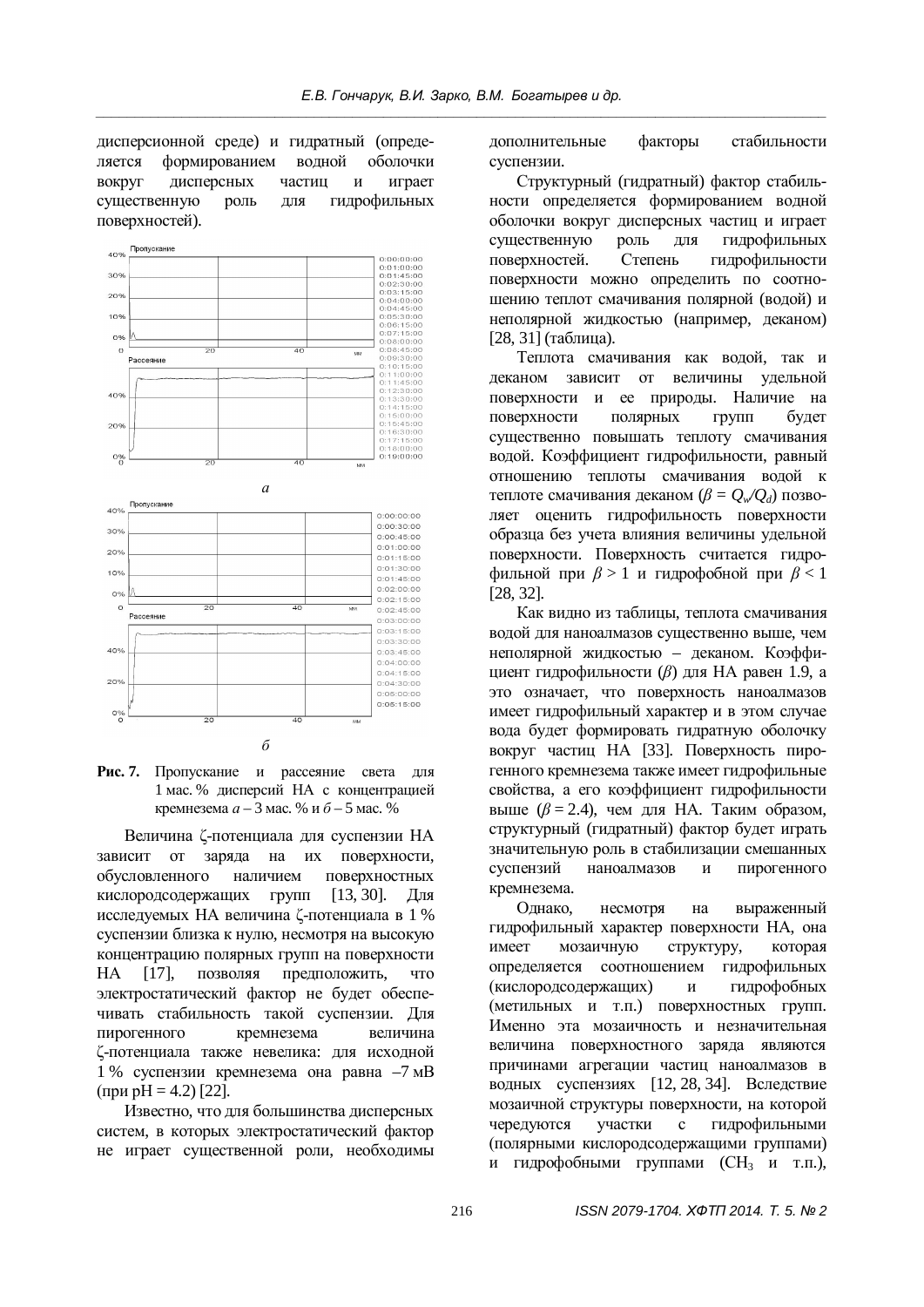первичные частицы наноалмазов размером 15-20 нм взаимодействуют гидрофобными VHACTKAMH HOBEDXHOCTH HDVT C HOVTOM (HM термодинамически невыгоден контакт с водой) и агрегируют в крупные и плотные агрегаты.

Таблица. Теплоты смачивания водой и деканом. коэффициент гилрофильности (*β*) лля образцов наноалмазов и пирогенного кремнезема

|                                           | Vw,<br>Тж/г | 2d,<br>$\mathbf{T}$ ж/г |       |
|-------------------------------------------|-------------|-------------------------|-------|
| наноалмазы<br>пирогенный SiO <sub>2</sub> | 37.1        | 19.4                    | . . 9 |

Присутствие пирогенного кремнезема в водных суспензиях НА может служить дополнительным фактором стабильности, который можно назвать структурно-механическим. Во-первых, высокодисперсный кремнезем будет хорошо взаимодействовать как с полярными, так и с неполярными группами [19]. Во-вторых, с помощью ультразвука его удается диспергировать в волной среде практически до первичных частиц. В-третьих, для кремнезема гидратный фактор также играет существенную роль (табл.), поскольку его поверхность гидро- $\phi$ ильна ( $\beta = 2.4$ ). Вследствие таких особенностей происходит самоорганизация первичных частиц пирогенного кремнезема на поверхности агрегатов НА, что препятствует агрегации их между собой. В присутствии пирогенного кремнезема, обладающего способностью взаимодействовать с полярными и неполярными молекулами и функциональными группами за счет присутствия на поверхности гидрофильных групп ОН и относительно гидрофобных силоксановых мостиков, происходит взаимодействие гидрофобных участков поверхности наноалмазов с таковыми на поверхности частиц кремнезема, в результате чего образуются смешанные алмазно-кремнеземные агрегаты небольших размеров с общей гидрофильной поверхностью, вокруг которой формируется гидратная оболочка. Таким образом, кремнезем, экранируя гидрофобные участки поверхности НА, препятствует агрегированию

их частиц, а за счет небольшого размера и массы смешанных агрегатов они являются селиментационно устойчивыми.

Исходя из приведенных в настоящей работе данных, можно предложить следующий механизм стабилизации водных суспензий НА пирогенным кремнеземом. Частицы пирогенного кремнезема препятствуют вторичной агрегации диспергированных ультразвуком частиц наноалмазов за счет взаимодействия с их поверхностью и образования смешанных агрегатов размером от 20 до  $100 \text{ }\text{nm}$ . Необходимое условие получения стабильных суспензий – количество пирогенного кремнезема должно быть достаточным для взаимодействия со всей поверхностью частиц наноалмазов, что соблюдается при концентрации кремнезема от 3 мас. % и выше. Для смешанных алмазно-кремнеземных суспензий с концентрацией НА 1 мас. % при концентрации пирогенного кремнезема, равной 1 мас. %, наблюлается селиментационное расслоение суспензии и существенно большие размеры агрегатов, чем при содержании  $SiO<sub>2</sub>$ , равном 3 и 5 мас. %.

Таким образом, показана возможность получения стабильных водных суспензий НА при совместном ультразвуковом диспергировании наноалмазов и пирогенного кремнезема, При этом наночастицы SiO<sub>2</sub> образуют структурно-механический барьер, препятствующий взаимодействию между собой и агрегации частиц НА с последующим формированием крупных плотных агрегатов НА, появление которых в индивидуальных суспензиях НА приводит к их седиментационной неустойчивости. В этом случае формируются смешанные алмазно-кремнеземные агрегаты, которые и будут определять структурно-механические свойства суспензий.

Авторы выражают благодарность Седьмой Рамочной Программе Европейского Союза FP7/2007-2013 (People Programme Marie Curie Actions under REA grant agreement n°PIRSES-GA-2013-612484) за финансовую поддержку работы.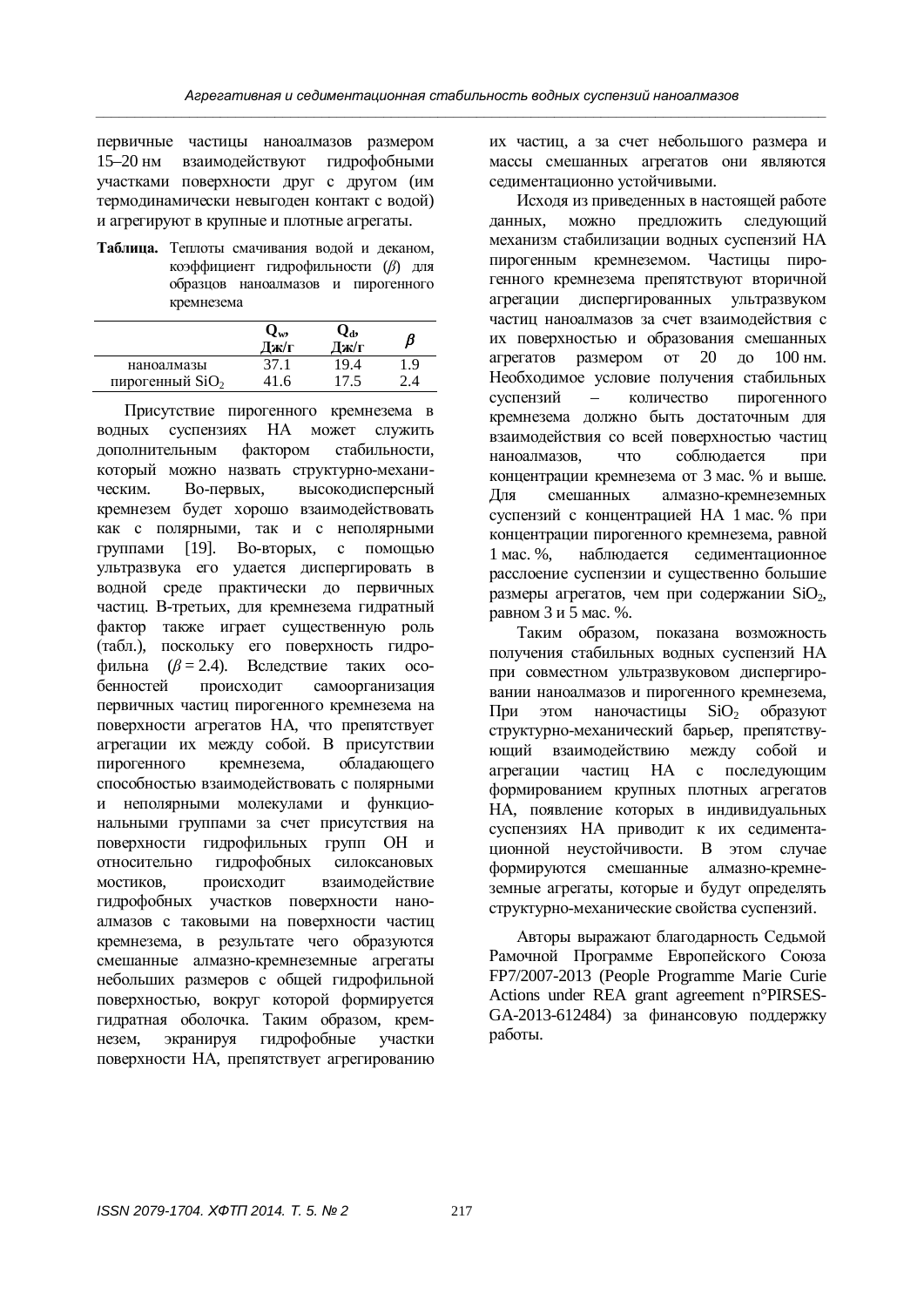# Агрегативна і седиментаційна стабільність водних суспензій наноалмазів у присутності пірогенного кремнезему

**Ɉȼ. Ƚɨɧɱɚɪɭɤ, ȼȱ. Ɂɚɪɤɨ, ȼɆ. Ȼɨɝɚɬɢɪɶɨɜ, K. Terpilowski, E. Chibowski** 

 $I$ нститут хімії поверхні ім. О.О. Чуйка Національної академії наук України *ɜɭɥ. Ƚɟɧɟɪɚɥɚɇɚɭɦɨɜɚ, 17, Ʉɢʀɜ, 03164, ɍɤɪɚʀɧɚ, iscgoncharuk@meta.ua ɍɧɿɜɟɪɫɢɬɟɬɿɦɟɧɿɆɚɪɿʀɄɸɪɿɋɤɥɨɞɨɜɫɶɤɨʀ пл. Марії Кюрі-Склодовської, 5, Люблін, 20031, Польща* 

Спільною ультразвуковою обробкою агрегатів наноалмазів і нанодисперсного кремнезему у водному середовищі отримано седиментаційно *і агрегатівно стабільні водні дисперсії* з вузьким розподілом за розміром нанодисперсних частинок. Запропоновано механізм самоорганізації наночастинок на міжфазній поверхні за рахунок їх взаємодії з гідрофобними ділянками поверхні і утворення стабілізуючою гідратної оболонки навколо гідрофільних ділянок поверхні наночастинок.

Ключові слова: наноалмази, пірогенний кремнезем, водні суспензії, агрегативна і седиментаційна стаб*ільність* 

#### **Aggregative and sedimentation stability of aqueous suspension of nanodiamonds in presence of fumed silica**

**O.V. Goncharuk, V.I. Zarko, V.M. Bogatyrev, K. Terpilowski, E. Chibowski**

*Chuiko Institute of Surface Chemistry of National Academy of Sciences of Ukraine 17 General Naumov Str., Kyiv, 03164, Ukraine, iscgoncharuk@meta.ua Maria Curie-Skáodowska University 5 Maria Curie-Skáodowska pl., Lublin, 20031, Poland* 

*Sedimentation and aggregation stable aqueous dispersions of nano-dispersed particles with a narrow size distribution were obtained by joint sonication of nanodiamonds and nanosized silica in aqueous medium. The mechanism of self-organization of nanoparticles at the interface due to their interaction with the hydrophobic regions of the surface and formation of the stabilizing hydration shell around the hydrophilic regions of the nanoparticles surface has been suggested.* 

*Keywords: nanodiamonds, fumed silica, aqueous suspensions, aggregative and sedimentation stability* 

### ɅɂɌȿɊȺɌɍɊȺ

- 1. *Новиков Н.В., Богатырева Г.П., Волошин М.Н.* Детонационные алмазы в Украине // Физика твердого тела. – 2004. – Т. 46,  $\mathcal{N}_2$  4.  $- C. 585 - 590.$
- 2. *Долматов В.Ю.* Детонационные наноалмазы: синтез, строение, свойства и применение // Успехи химии. – 2007. –  $T. 76. N<sub>2</sub> 4. - C. 375-397.$
- 3. Маевский В.М., Моздор Е.В., Падалко В.И. ЭПР субмикро- и наноразмерных синтетических алмазов // Сверхтвердые материалы.  $-2002. - N_2$  6.  $- C. 43-50.$
- 4. *Долматов В.Ю.* Современная промышленная технология получения детонационных наноалмазов (НА) и основные области их использования // Нанотехника.  $-2008. - N_0 13. - C. 56-79.$
- 5. *Lux B., Haubner R., Holzer H., DeVries R.C.* Natural and synthetic polycrystalline diamond, with emphasis on Ballas // Int. J. Refractory Metal. Hard Mater. – 1997. – V. 15. – P. 263–286.
- 6. Возняковский А.П. Тез. докл. Всероссийской научно-технической конференции «Ультрадисперсные порошки, материалы и наноструктуры». – Красноярск: КГТУ,  $1996. - C. 25.$